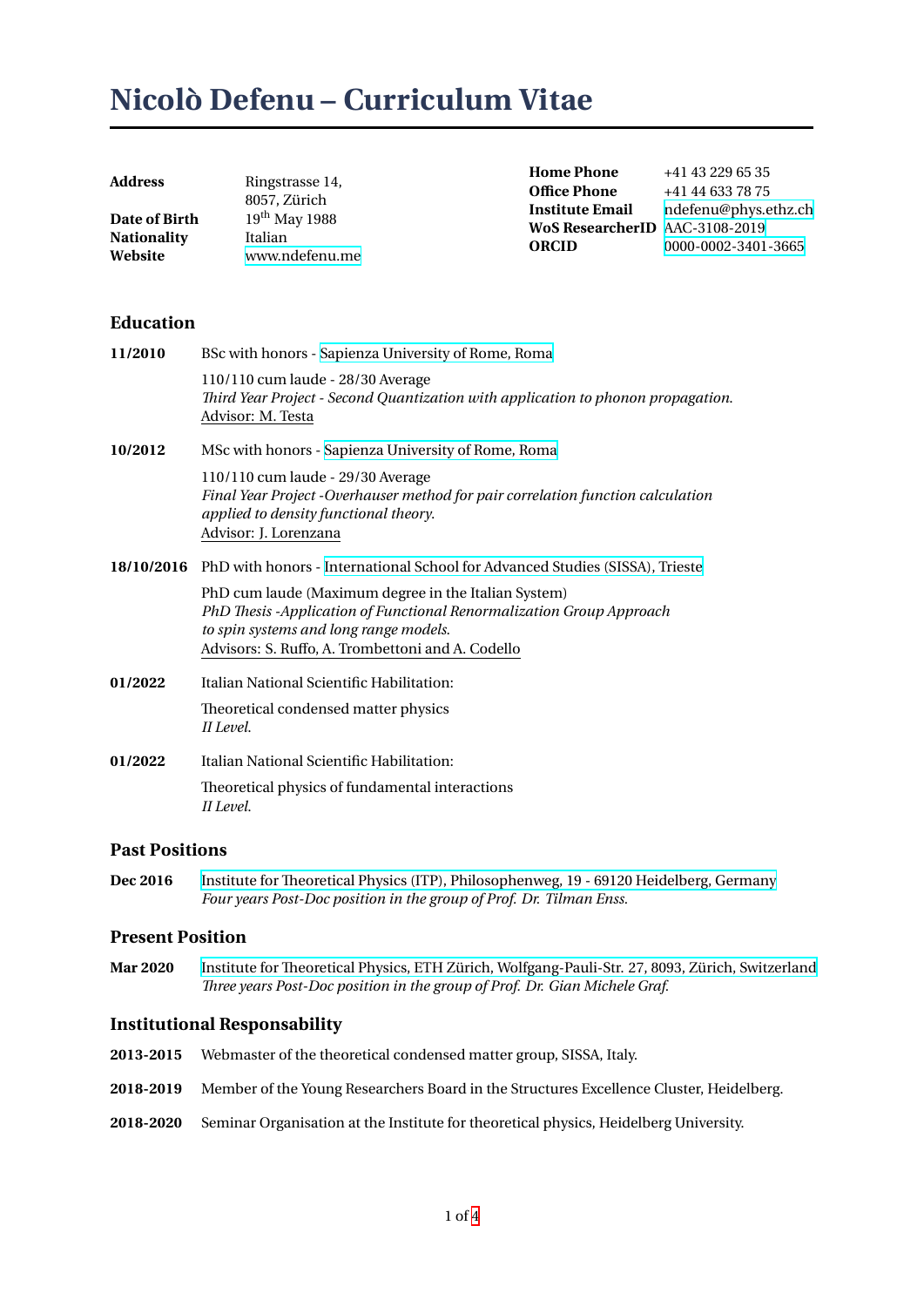# **Approved Research Project**

| 2018-2019        | Individual research fellow: 2019-Individual research fellow of the Young Investigator Training Program.<br>"Functional Renormalization Group Methods in Quantum and Statistical Physics'."<br>Amount: $3'000 \epsilon$ , Role: Principal Investigator |
|------------------|-------------------------------------------------------------------------------------------------------------------------------------------------------------------------------------------------------------------------------------------------------|
| <b>2020-2022</b> | Exploratory Project of Structures Excellence Cluster, Heidelberg.<br>"Universality on Network Structures from Quantum Dynamics to Big Data."<br><b>Amount:</b> 150'000 $\varepsilon$ , <b>Role:</b> Principal Investigator                            |
| 2022-2024        | Exploratory Project of Structures Excellence Cluster, Heidelberg.<br>"Critical behavior of epidemic models on distinct network topologies and applications<br>to the study of brain disease."                                                         |

# **Supervisio[n of graduate students and post-doctoral fellows](https://structures.uni-heidelberg.de/eps.html)**

**Amount**: 150'000€, **Role**: Co-Principal Investigator

| 2019-2020  | Master Student: Marvin Syed, M. Sc. Heidelberg University, Germany<br>Thesis Title: "Dynamical Quantum Phase Transitions in the Spherical Model."                                                        |
|------------|----------------------------------------------------------------------------------------------------------------------------------------------------------------------------------------------------------|
| 2019-2020  | Master Student: Alberto Giuseppe Catalano, M. Sc. Heidelberg University, Germany<br>Thesis Title: "Renormalization group approach to the solution of integrals and<br>Schrödinger eigenvalues equations" |
| 2020-2021  | Master Student: Pascal Schweizer, M. Sc. ETH, Zurich<br>Thesis Title: "Quantum Criticality and the Spherical Model on a Graph."                                                                          |
| 2020-2021  | Master Student: Benjamin Liégeois, M. Sc. ETH, Zurich<br>Thesis Title: "A functional RG approach to PT-symmetric models."                                                                                |
| 2020-2021  | Master Student: Ka Rin Sim, M. Sc. ETH, Zurich<br>Thesis Title: "Quantum quenches in Hermitian and non-Hermitian systems."                                                                               |
| 2018-2022  | PhD Student: Guido Giachetti, Ph. D. SISSA, Trieste<br>PhD Project: "Topological phase transition with long-range interactions."                                                                         |
| 2021-Pres. | PhD Student: Andrea Solfanelli, Ph. D. SISSA, Trieste<br>PhD Project: "Quantum thermodynamics of long-range systems."                                                                                    |
| 2021-Pres. | PhD Student: Ka Rin Sim, Ph. D ETH, Zurich<br>PhD Project: "Kibble-Zurek mechanism in non-Hermitian systems."                                                                                            |
| 2022-Pres. | PhD Student: Benjamin Liégeois, Ph. D. ETH, Zurich<br>PhD Project: "Strongly interacting non-Hermitian systems."                                                                                         |
| 2020-Pres. | Post-Doc Fellow: Giacomo Bighin Heidelberg University, Germany.                                                                                                                                          |

Post-Doc Project: *"Universality on Netw[ork Structure](https://ethz.ch/de.html)s from Quantum Dynamics to Big Data."*

# **Teaching experience**

| 2017-2020 | Teaching Assistant at Heidelberg University, Germany.       |  |
|-----------|-------------------------------------------------------------|--|
|           | Graduate Course: "Advanced Condensed Matter Theory."        |  |
|           | Graduate Course: "Condensed Matter Theory."                 |  |
|           | Bachelor Course: "Seminar on Statistical Physics."          |  |
|           | Graduate Course: "Theoretical Statistical Physics."         |  |
|           | Bachelor Course: "Seminar on Nonlinear Systems"             |  |
| 2018      | Guest lecturer at University of Massachussets, Boston, USA. |  |
|           | Bachelor Course: "Thermodynamics and Statistical Mechanis"  |  |
| 2019-2021 | Head Teaching Assistant at Heidelberg University, Germany.  |  |
|           | Graduate Course: "Theoretical Statistical Physics."         |  |
|           |                                                             |  |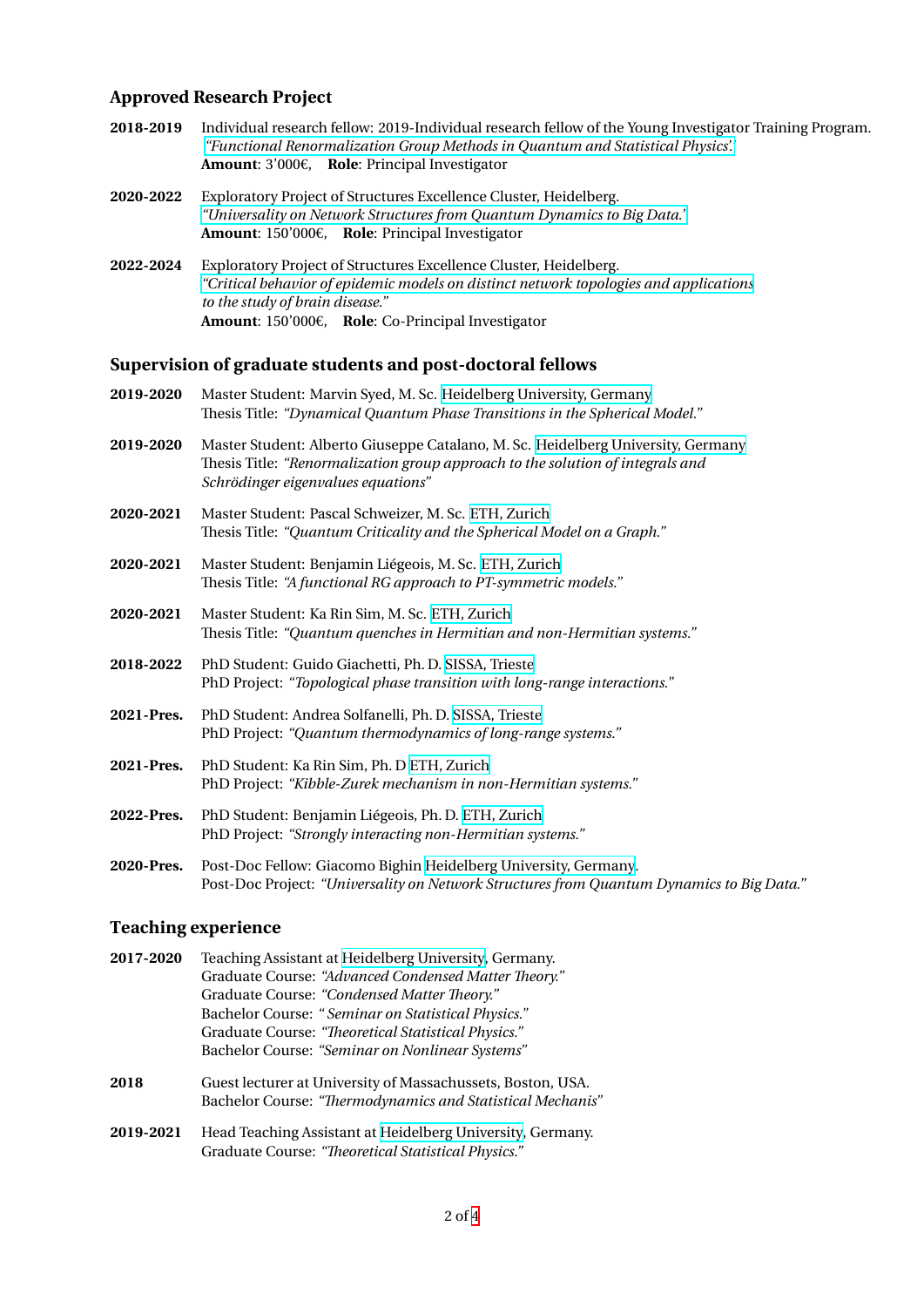| 2019-2020 | Lecturer of the Stat. Phys. sector at SISSA, Italy.                              |
|-----------|----------------------------------------------------------------------------------|
|           | Graduate Course: "Functional Renormalization Group."                             |
| 2020-2022 | Co-Instructor for seminar courses at ETH Zürich, Switzerland.                    |
|           | Graduate Course: "Proseminar on Renormalization Group."                          |
|           | Graduate Course: "Proseminar in Theoretical Physics."                            |
|           | Graduate Course: "Solitons and Instantons in Condensed Matter."                  |
| 2021      | Lecturer at the domestic graduate school, Mainz University, Germany.             |
|           | Course: "Statistical mechanics and dynamics of long-range quantum spin systems." |
| 2022      | Tutor at the Spring College in the Physics of Complex Systems, ICTP, Italy.      |
|           | Course: "Statistical mechanics of long-range interacting systems                 |

#### **Memberships in Panels, Boards / Individual Scientific Reviewing Activities**

- **2018-2019** Member of the Young Researchers Panel in the Structures Excellence Cluster, Heidelberg.
- **2018-2019** Invited Referee for multiple journals: PRA, PRB, PRE, PRL, J. Stat. Mech, Eur. Phys. J. C, Comm. Phys. (Nature), Sci-Post.

#### **Active memberships in scientific societies, fellowships in renowned academies**

- **2016-2022** External Member of SISSA (Trieste), Italy.
- **2016-2022** External Member of the CNR Istituto officina dei materiali (Trieste), Italy.
- **2018-2022** Member of the Collaborative Research Centre 1225 at the University of Heidelberg, Germany. Title: *"ISOQUANT: Isolated quantum systems and universality in extreme conditions"*
- **2018-2020** Member of the Structures Excellence Cluster at the University of Heidelberg, Germany. Title: *"STRUCTURES: A unifying approach to emergent phenomena in the physical world*, *math[ematics, and complex data.](https://www.isoquant-heidelberg.de/)*
- **2019-2021** The CNR/MTA Italy-Hungar Joint Project CNR Istituto officina dei materiali (Trieste), Italy. Title: *"[Strongly intera](https://www.structures.uni-heidelberg.de/)cting systems in confined geometries"*
- **2020-2022** External Member of Excellence Cluster at the University of Heidelberg, Germany. Title: *"STRUCTURES: A unifying approach to emergent phenomena in the physical world*, *math[ematics, and complex data.](https://www.cnr.it/en/bilateral-agreements/project/3378/strongly-interacting-systems-in-confined-geometries)*
- **2020-2022** Member of the National Centre of Competence in Research, Switzerland. Title: *"[The mathemat](https://www.structures.uni-heidelberg.de/)ics of Physics (SwissMAP)"*

#### **Organization of conferences**

**07/2021** "1st [Workshop on Low Dimensional Quantum](https://www.nccr-swissmap.ch/) Many Body Systems." Location: Internationales Wissenschaftsforum Heidelberg, Germany. **07/2022** "Out-of-equilibrium and collective dynamics of quantum many-body systems." Location: [The Pauli Center for Theoretical Studies, Zurich, Switzerlan](https://www.ndefenu.me/workshop/)d. **09/2023** "Out-of-e[quilibrium dynamics and quantum information](https://www.uni-heidelberg.de/einrichtungen/iwh/) of many-body systems with long-range interactions." (Pre-Approved) Kavli Insti[tute for Theoretical Physics, Santa Barba](https://paulicenter.ch/)ra, California.